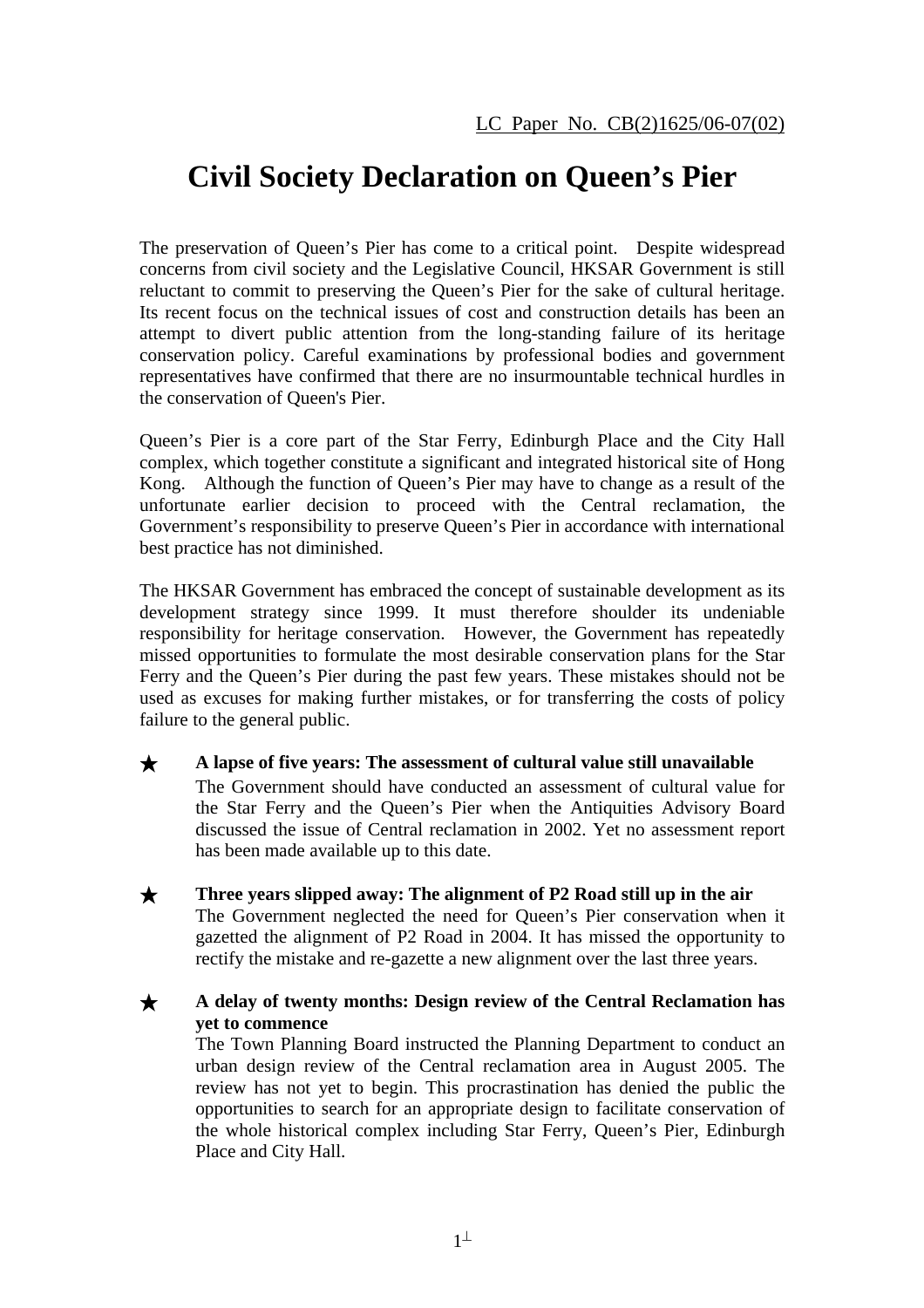Over the years the Government has avoided its responsibility in formulating a comprehensive set of heritage conservation policies. Now it is only right that when devising the conservation plan for Queen's Pier, it should adhere to the "**Principles for the Conservation of Heritage Sites in China**" (the "**China Principles**") adopted by the Central Government in 2000. These principles are the result of international collaboration encapsulated in the Venice Charter (1964) and Burra Charter (1979, revised 1999) of the Australia section, International Council on Monuments & Sites ("ICOMOS"). The "China Principles" thus represent the prevailing international best practice, and the four articles below are of particular relevance to the conservation of Queen's Pier:

- Article 18 **Conservation must be undertaken in situ**. Only in the face of uncontrollable natural threats or when a major development project of national importance is undertaken and relocation is the sole means of saving elements of a site may then be moved in their historic condition.
- Article 19 **Intervention should be minimal**. Apart from routine maintenance, there should be no intervention on parts of a building or a site that are not at imminent risk of serious damage. Intervention should only be undertaken when absolutely necessary and then should be kept to a minimum.
- Article 21 **Physical remains should be conserved in their historic condition without loss of evidence**. Respect for the significance of the physical remains must guide any restoration; vestiges and traces of significant events and persons must be preserved.
- Article 24 **The setting of heritage site must be conserved**. Natural and cultural landscapes that form part of a site's setting contribute to its significance and should be integrated with its conservation.

In light of the above provisions, the Government is clearly in violation of the "China Principles" with proposal to chop Queen's Pier into pieces before relocation. Such a proposal is simply not acceptable to us.

In fact, the explanations provided by government representatives in various LegCo meetings and the Public Hearing on April 4, 2007, clearly showed that there is no evidence to justify that "a major development project of national importance is undertaken and relocation is the sole means of saving elements of a site ...." All factors considered, the Government has no ground to deviate from the unambiguous conservation requirements of the "China Principles" on the assumptions of uncertain data, uncertain delay, uncertain costs, or, worse, future projects that may never occur.

We hereby petition the HKSAR Government to adhere to the "China Principles" and to develop an effective conservation plan on the basis of the overriding principles of "**in-situ conservation, minimal intervention, preserving the current condition, and conserving heritage setting**". In order to demonstrate the Government's determination in heritage conservation, we urge the government to implement the conservation of Queen's Pier as soon as possible so as not to repeat past mistakes in the destruction of important historical assets.